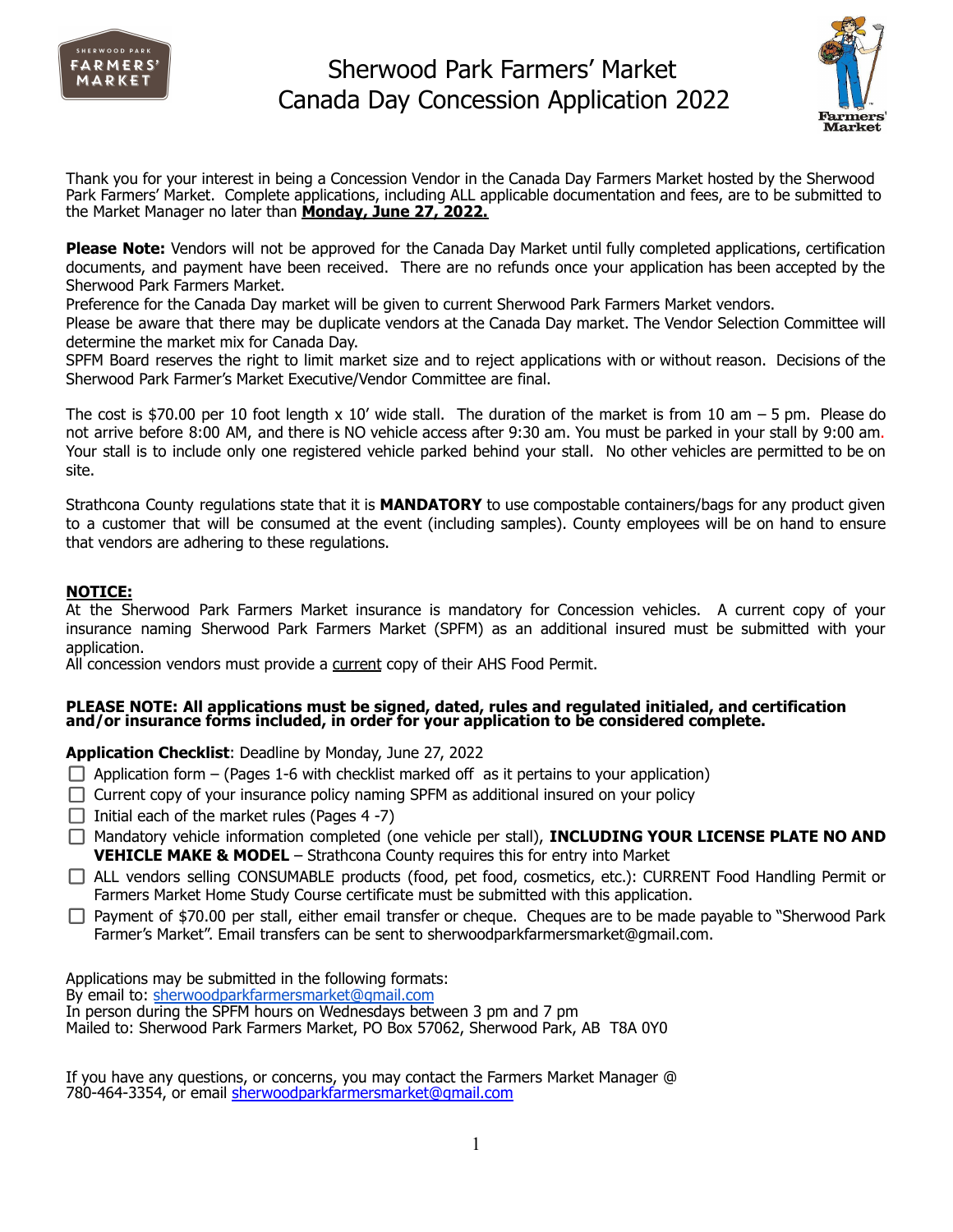



### **Please Print**

| Do you make, bake or grow your own product? Yes _________________________________                                                                                                                                                                                                                                                                                                                                                                                       |
|-------------------------------------------------------------------------------------------------------------------------------------------------------------------------------------------------------------------------------------------------------------------------------------------------------------------------------------------------------------------------------------------------------------------------------------------------------------------------|
|                                                                                                                                                                                                                                                                                                                                                                                                                                                                         |
| All Food Vendors selling any type of food products - you must meet all Food Safety guidelines and requirements as<br>outlined by Alberta Health Services.<br>Concession vendors are required to hold a current AHS Kitchen Permit in order to comply with Section 31 of the Food<br>Requlation. A current copy of your AHS Kitchen Permit MUST be submitted with your application.                                                                                      |
| Products: Please provide a detailed listing of ALL products you wish to sell. Only those listed will be allowed at<br>market. You may use a separate form if you wish.<br><u> 1989 - Jan James James James James James James James James James James James James James James James James J</u><br>,我们也不能在这里的时候,我们也不能在这里的时候,我们也不能会在这里的时候,我们也不能会在这里的时候,我们也不能会在这里的时候,我们也不能会在这里的时候,我们也不<br>,我们也不能在这里的时候,我们也不能在这里的时候,我们也不能会在这里的时候,我们也不能会在这里的时候,我们也不能会在这里的时候,我们也不能会在这里的时候,我们也 |
| Please list other markets where you are participating as a vendor:                                                                                                                                                                                                                                                                                                                                                                                                      |
| <b>STALL REQUIREMENTS:</b>                                                                                                                                                                                                                                                                                                                                                                                                                                              |
|                                                                                                                                                                                                                                                                                                                                                                                                                                                                         |
| VEHICLE: MAKE & MODEL _________________________________LICENSE NO. & LENGTH ________________________                                                                                                                                                                                                                                                                                                                                                                    |
| Is the concession unit a Food Truck ______ a Trailer with Hitch ______ or a Food Cart _____                                                                                                                                                                                                                                                                                                                                                                             |
| What are the dimensions of the Food Truck, Trailer or Food Cart (include hitch if applicable):                                                                                                                                                                                                                                                                                                                                                                          |
|                                                                                                                                                                                                                                                                                                                                                                                                                                                                         |
| What side is your concession window on? Passenger Side ______ Driver's side _____                                                                                                                                                                                                                                                                                                                                                                                       |
| Description of ALL Equipment used in stall (ie coolers, generator):                                                                                                                                                                                                                                                                                                                                                                                                     |

\*Please note that noisy generators will be subject to relocation at the Market Managers discretion.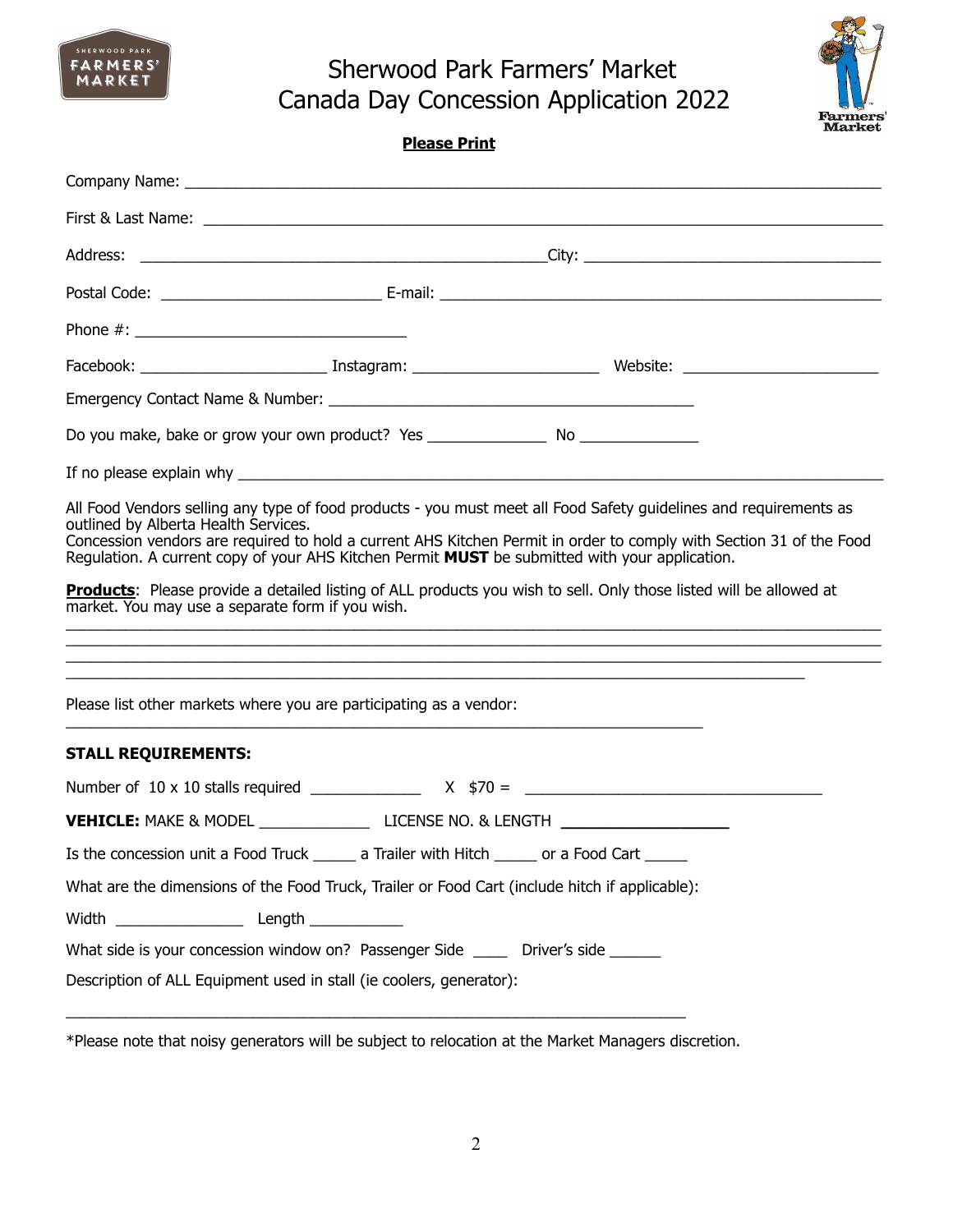



### **Sherwood Park Farmers' Market Vendor Rules and Regulations**

(Please retain <sup>a</sup> copy of these rules for your reference at market)

#### **You must initial EACH LINE for acceptance and understanding and submit with your signed application. The Rules and Regulations will be STRICTLY ENFORCED.**

- 1. All products sold at Sherwood Park Farmers Market must be homemade (handcrafted), locally grown, locally raised or home baked as per Alberta Agriculture requirements. The vendor must own property in Alberta in order to be compliant with Alberta Agriculture's rules pertaining to the operation of Farmers Markets in Alberta. Market cannot be more than 20% of resale, seafood, or commercial retail/franchise business (including B. C. Fruit). \_\_\_\_\_Initials
- 2. Vendors are accepted based on the items approved as listed on the application form, and as such may only sell, sample or display approved items. Any changes or additions to product lines must be given to the Market Manager by filling out the "Request to Add Products" Form for approval by the vendor committee. I will not attempt to sell at SPFM any item for which I have not received prior approval. This is a straining initials
- 3. All products sold at market must conform to Public Health Regulations and Standards of Cleanliness.

\_\_\_\_\_Initials

- 4. Concessions are to arrive between 8 am and no later than 9 am. All other vendors will be allowed in **AFTER** 8:30 am. You **MUST BE** in place by 9:00 am. **Example 20 american control and the Control** of the Luis and Thitials
- 5. All vendors must have vacated the market by 6 pm as per Strathcona County's requirement. No selling after 5 pm is permitted. This is not contained. This is not contained to be a set of the set of the set of the set of the set of the set of the set of the set of the set of the set of the set of the set of the set of the set of th
- 6. All Food Vendors: Serving samples of your product is encouraged, provided you meet the AHS Farmers Market guidelines. All samples must be pre-portioned off site and placed in enclosed containers. All samples must be held at appropriate temperatures and disposed of (according to Alberta Health Services regulations). Vendors providing samples must supply garbage containers in a location easily visible and accessible to customers.

\_\_\_\_\_Initials

- 7. I understand that Strathcona County regulations state that it is **MANDATORY** to use **compostable containers/ bags** for any product given to a customer that will be consumed at the event (including samples). Strathcona County employees will be on hand to ensure that vendors are adhering to these regulations. \_\_\_\_\_Initials
- 8. Vendors may not loan, give or sublease the stall(s) assigned to them. Stalls are not permitted to be shared. The Farmer's Market Manager and Farmer's Market Committee, at their discretion, reserve the right to change vendor stall locations within the market at any time. The match of the match of the match of the match of the match of the match of the match of the match of the match of the match of the match of the match of the match of
- 9. Vendor tables are subject to inspection by Alberta Agriculture and Forestry, AFMA (Alberta Farmers' Market Association) and Alberta Health Services (AHS) without notice. Any vendor found not to be in compliance with Alberta Health Services regulations will be immediately removed from the market and any monies paid will be forfeited. \_\_\_\_\_Initials
- 10. Public selling ends promptly at 5:00 pm. Vendors **MAY NOT** take down their stall prior to 5:00 pm, unless otherwise specified by the Market Manager. All vendors must remain until close of business at 5 pm. \_\_\_\_\_Initials
- 11. Vendors must remove all garbage including bags, boxes, and refuse from produce. All vendors are responsible for cleaning up their stall area. All concessions are required to supply a garbage can within the confines of their stall; no exceptions. **Example 20** is the state of the state of the state of the state of the state of the state of the state of the state of the state of the state of the state of the state of the state of the state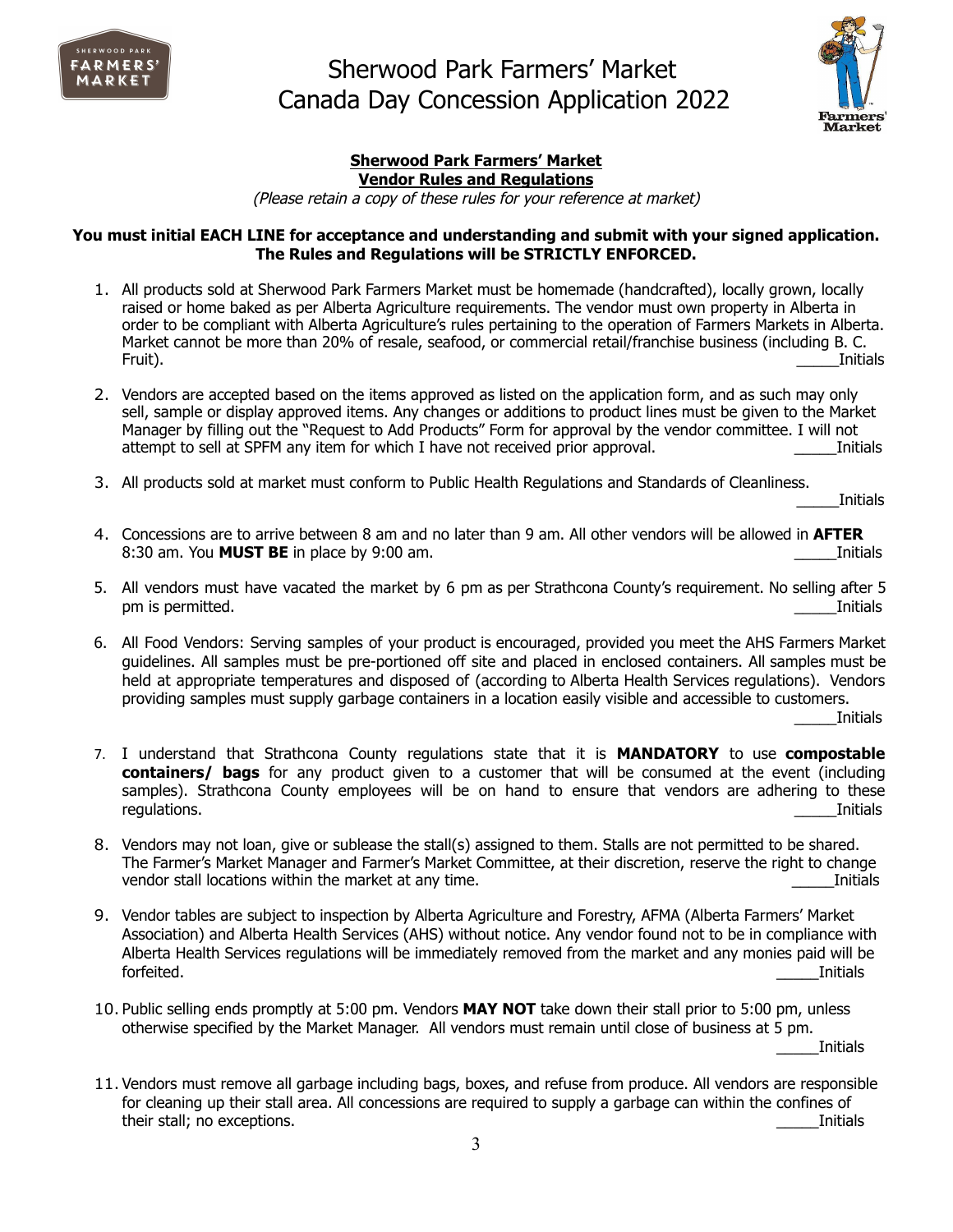



- 12. The Canada Day Market is an all-weather market (rain, snow or shine). Vendors are required to operate in a variety of weather conditions. In the event of extreme weather (severe lightning, tornado, etc) the Market Manager may delay setting up of the market, or close the market until the extreme weather threat has passed. \_\_\_\_\_Initials
- 13. All vendors must supply their own tables, tents, and chairs complete with table coverings., the entire display including signage **MUST** be contained within the 10 X 10 foot stall. No product, signs or stands shall be displayed outside of your  $10x10$  space. Vendors using more than the allotted space will be charged for a 2<sup>nd</sup> stall. Each Canada Day Market space is 10 x 10 foot.  $\blacksquare$
- 14. For the Canada Day Market tent weights are **MANDATORY**. Weights must be a minimum of 25 lbs per tent leg. Failure to have proper weights on your tent will result in your being asked to take down your tent at the Market Manager's request. This is for your safety as well as the customers and other vendors.

\_\_\_\_\_Initials

- 15. Power is **NOT** available at the Canada Day Market. If a vendor decides to use a generator, they must have an inverter to minimize generator noise (as it is disruptive to other vendors and market patrons). For the safety of vendors and customers, vendors using generators must safely secure any extension cords as they pose a tripping hazard. **Example 19** and the set of the set of the set of the set of the set of the set of the set of the set of the set of the set of the set of the set of the set of the set of the set of the set of the set of t
- 16. Smoking, vaping and animals (except service animals) are strictly prohibited in establishments where food is stored or offered for sale. Vendors with service animals MUST provide a service certificate to the Market Manger with application. This policy applies to the vendors and their stall areas as well. Only pets on leash are permitted in the Market but must not enter into any stall area. The enterprise of the Market Duritials
- 17. Please note that changes to Strathcona County regulations, street construction, building renovations or Market plan may alter Market locations. \_\_\_\_\_Initials
- 18. All Food Vendors (including pet food products) are responsible for knowing & complying with all regulations set forth by Alberta Agriculture, Alberta Health Services and the SPFM regulations contained in this application. You MUST meet all Food Safety Guidelines as outlined by Alberta Health Services. For more information please contact AHS at 780-460-4721 or at [www.albertahealthservices.ca](http://www.albertahealthservices.ca). **Example 2018** 10 10 101 112 112 112 112 112 11
- 19. Farmers' Market Food Safety Pamphlet: Alberta Health Services provides food safety pamphlets for farmers' markets which include information on how to properly display, package, label, sample and handle food safely. This information is subject to regular changes and additions, it is the vendor's responsibility to keep up to date with the current guidelines relevant to their product. You can find the current Food Safety Pamphlet online at: <http://www.albertahealthservices.ca/assets/wf/eph/wf-eh-farmers-market-information-package.pdf>

\_\_\_\_\_Initials

- 20. Concession vendors are required to:
	- a. Hold a current Alberta Health Services Food Handling Permit.
	- b. Have a current insurance naming Sherwood Park Farmers Market (SPFM) as an additional insured.
	- c. Provide a current copy of above certificate to be submitted with your application.
	- d. Meet all Food Handling Requirements including food samples, hand washing stations and sanitation.
	- e. Ensure all food displayed and sold at the Market is reasonably protected from contamination by being wrapped, covered, or stored safely in appropriate food-grade containers. For goods sold individually, food covers should be used to protect from airborne contamination.
	- f. Display their certificate visible to all customers in their stall **AT ALL TIMES** as per AHS regulations.

\_\_\_\_\_Initials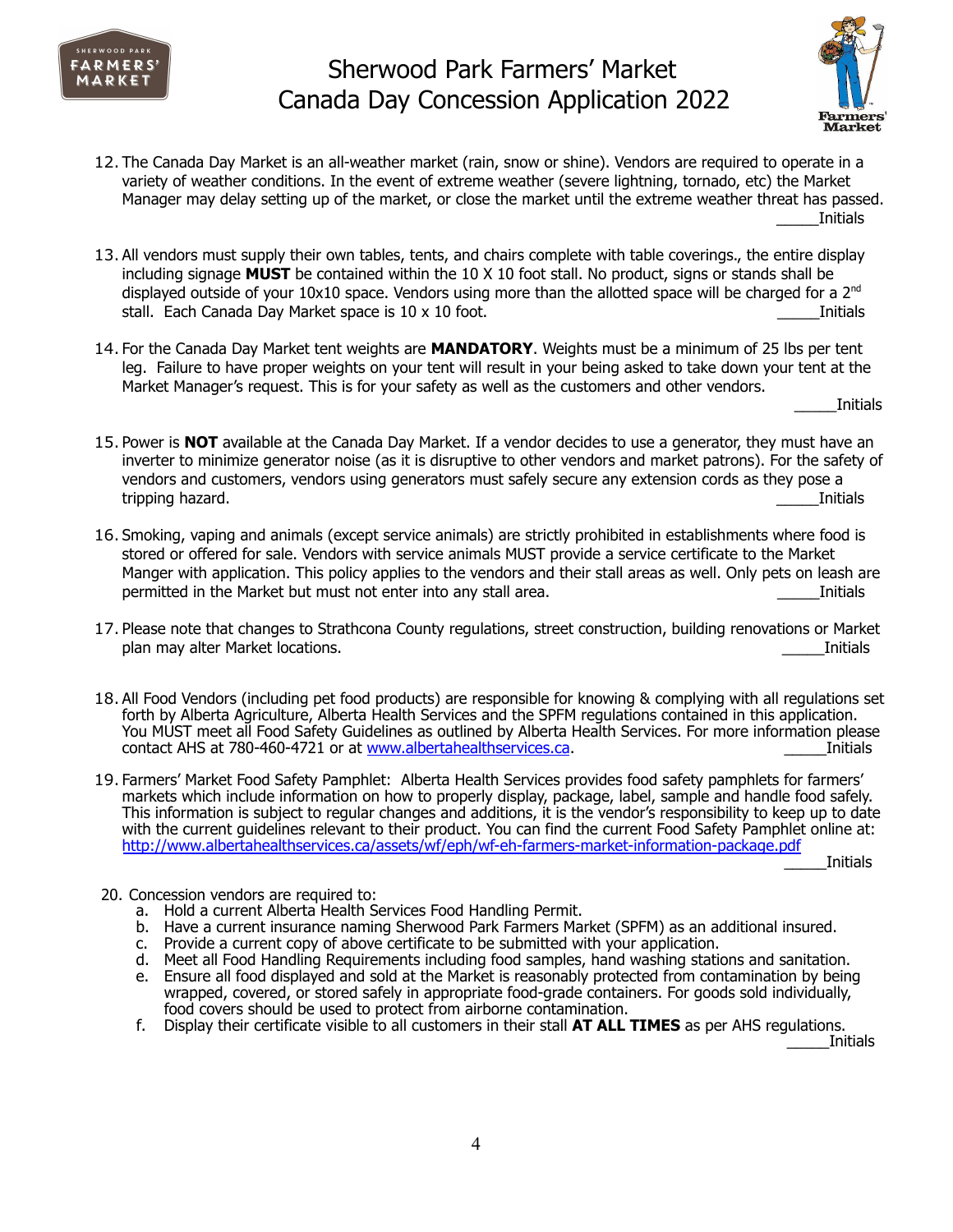



- 21. All Food Vendors: Serving samples of your product is encouraged, provided you meet the AHS Farmers Market guidelines. **ALL SAMPLES** must be pre-portioned off site and placed in enclosed containers. All samples must be held at appropriate temperatures and disposed of (according to Alberta Health Services regulations). Vendors providing samples must supply garbage containers in a location easily visible and accessible to customers. \_\_\_\_\_Initials
- 22. Perishable Foods: No vendor shall offer for sale perishable foods unless held at a temperature below 4ºC or above 60ºC. Examples of perishable foods include: meats, milk, sauces, spreads, salsa, cheese, perogies, cabbage rolls, poultry, eggs etc. Also included are baked goods such as sausage rolls, ethnic foods with meat, cheesecake and cream, pumpkin or meringue pies. Vendors must have their own thermometers on site at all times. \_\_\_\_\_Initials
- 23.Home-Canned Foods: No vendor shall offer for sale home-canned foods other than jams, jellies and pickles. Pickled products are those processed with salt, sugar and/or vinegar and include cucumbers, green peppers, beets, carrots, mushrooms, eggs, green tomatoes and onions. Jams and jellies are defined as 65% solids (fruits plus 55% sugar).  $\blacksquare$
- 24. Organic: If your company is considered "Organic" or you are a beekeeper, documentation supporting this must accompany your application. This company your application.
- 25. Vendors are expected to behave in an ethical & professional manner at all times. Failure to do so will result in an automatic expulsion and all monies forfeited. Any complaints received concerning unprofessional conduct, including but not limited to the use of profane language, smoking, cleanliness of the vendor or vendors' product will be considered grounds for dismissal from the Market. Insubordination, the consumption of alcohol, drugs or fighting during the market will be grounds for immediate dismissal. This is a state of initials and the market will be grounds for immediate dismissal.
- 26. Disputes among vendors and/or customers must be brought to the Market Manager's attention immediately. \_\_\_\_\_Initials
- 27. Vendors may address complaints concerning the market, its operation, and rules to the Market Manager. If there is an unsatisfactory resolution of the concern(s), please email your concerns, and steps undertaken for resolution, to the Sherwood Park Farmers Market Board Executive. **Example 2018** 2014 10: Initials
- 28. Vendors must ensure that all staff or those working in stalls are aware of and abide by the Vendor Code of Conduct. It is the responsibility of the stall owner to ensure that all employees are aware of the rules and regulations of the market including late and no show fees and arrival and departure times.

\_\_\_\_\_Initials

- 30. Failure to comply with Market Rules & Regulations may result in, and not necessarily in this order: a verbal warning, a final written warning, dismissal and forfeiture of all monies paid. All decisions made by the Sherwood Park Farmers Market Board are final. **Example 2018** 2014 12:38 2014 12:38
- 31.In order to comply with the Personal Information Protection Act: I give consent for the SPFM to disclose my name, company name, email address and/or telephone number to those persons inquiring about my product(s), and for promotion of the Market.  $\blacksquare$
- 32. Occasionally pictures may be taken during market hours. I give consent for the SPFM to take pictures for purposes of marketing and advertising. The contract of the contract of the contract of the contract of the contract of the contract of the contract of the contract of the contract of the contract of the contract of the con